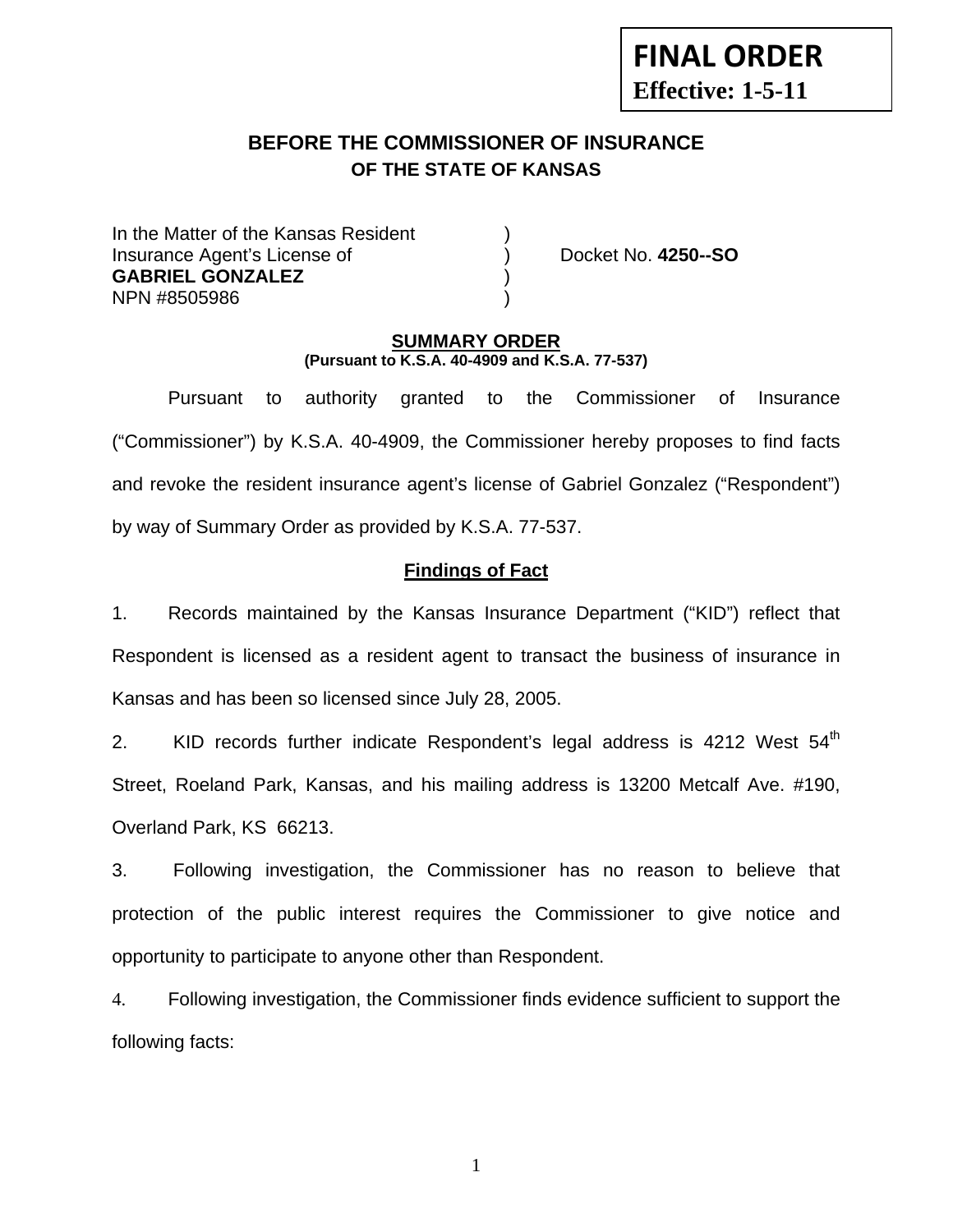5. On or about September 23, 2010, KID received notice from Farmers' Insurance Group that Respondent's appointments with Farmers affiliated companies had been terminated for cause because of misappropriation of premium.

6. By letter of October 1, 2010, mailed to Respondent at his legal address of record, a KID investigator asked for an explanation.

7. To date, Respondent has not replied, and the letter has not been returned.

8. In a letter mailed to Respondent's address of record on November 9, 2010, counsel for KID asked Respondent to reply if he disputed the foregoing information.

9. To date, Respondent has not replied.

10. Additional information provided by the company following an audit indicates that

Respondent embezzled \$1770 in premium payments from June through August 2010

and created 34 fictitious policies in order to receive gross sales commissions of

\$16,868.36 from March 2009 through September 2010.

#### **Applicable Law**

11. K.S.A. 40-4909(a) provides, in relevant part:

"The commissioner may deny, suspend, revoke or refuse renewal of any license issued under this act if the commissioner finds that the applicant or license holder has: . . .

(2)(A) Violated: Any provision of chapter 40 of the Kansas Statutes Annotated, and amendments thereto, or any rule and regulation promulgated thereunder; . . .

(4) Improperly withheld, misappropriated or converted any moneys or properties received in the course of doing insurance business. . . . [or]

(8) Used any fraudulent, coercive, or dishonest practice, or demonstrated any incompetence, untrustworthiness, or financial irresponsibility in the conduct of business in this state or elsewhere. . . ." K.S.A. 40-4909(a).

12. A fraudulent insurance act is "an act committed by any person who, knowingly and with intent to defraud, presents, causes to be presented or prepares with knowledge or belief that it will be presented to or by an insurer . . . any written statement as part of, or in support of, an application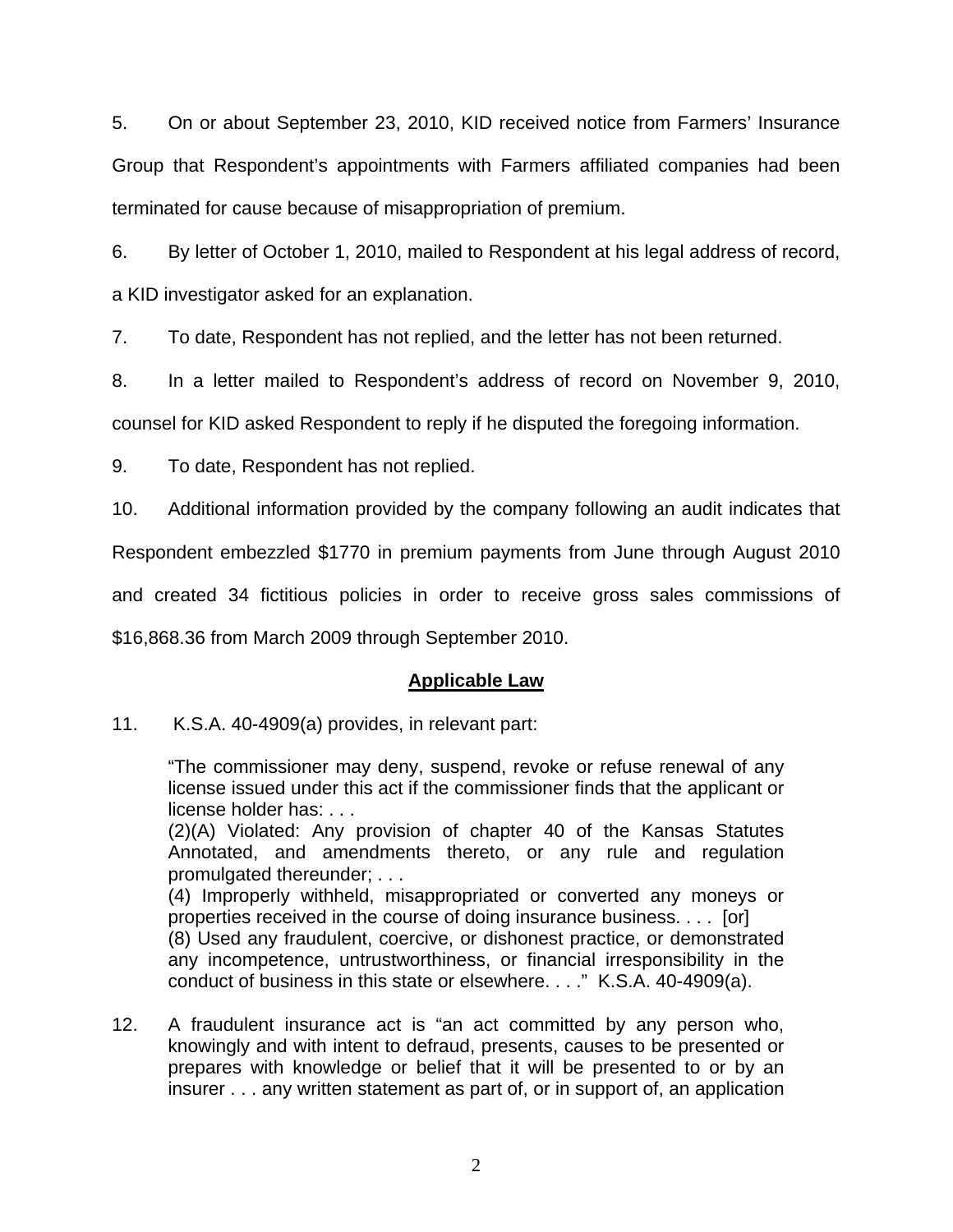for the issueance or, or the rating of an insurance policy for personal or commercial insurance . . . which such person knows to contain materially false information concerning any fact material thereto . . . ." K.S.A. 40- 2,118(a).

13. In addition, the Commissioner may revoke any license issued under the Insurance Agents Licensing Act if the Commissioner finds that the interests of the insurer or the insurable interests of the public are not properly served under such license. K.S.A. 40-4909(b).

#### **Conclusions of Law**

14. The Commissioner has jurisdiction over Respondent as well as the subject matter of this proceeding, and such proceeding is held in the public interest.

15. The Commissioner finds, based on the facts contained in paragraphs 5 and 10, that Respondent has improperly withheld, misappropriated, or converted money or property received in the course of doing insurance business.

16. The Commissioner also finds from the same facts that Respondent has used fraudulent and dishonest practices and demonstrated untrustworthiness in the conduct of business.

17. The fraudulent practices violate K.S.A. 40-2,118.

18. Based on the foregoing findings, the Commissioner concludes that sufficient grounds exist for the revocation of Respondent's insurance agent's license pursuant to K.S.A. 2004 Supp. 40-4909(a).

19. The Commissioner further concludes Respondent's license may be revoked pursuant to K.S.A. 40-4909(b) because such license is not properly serving the interests of the insurer and the insurable interests of the public.

3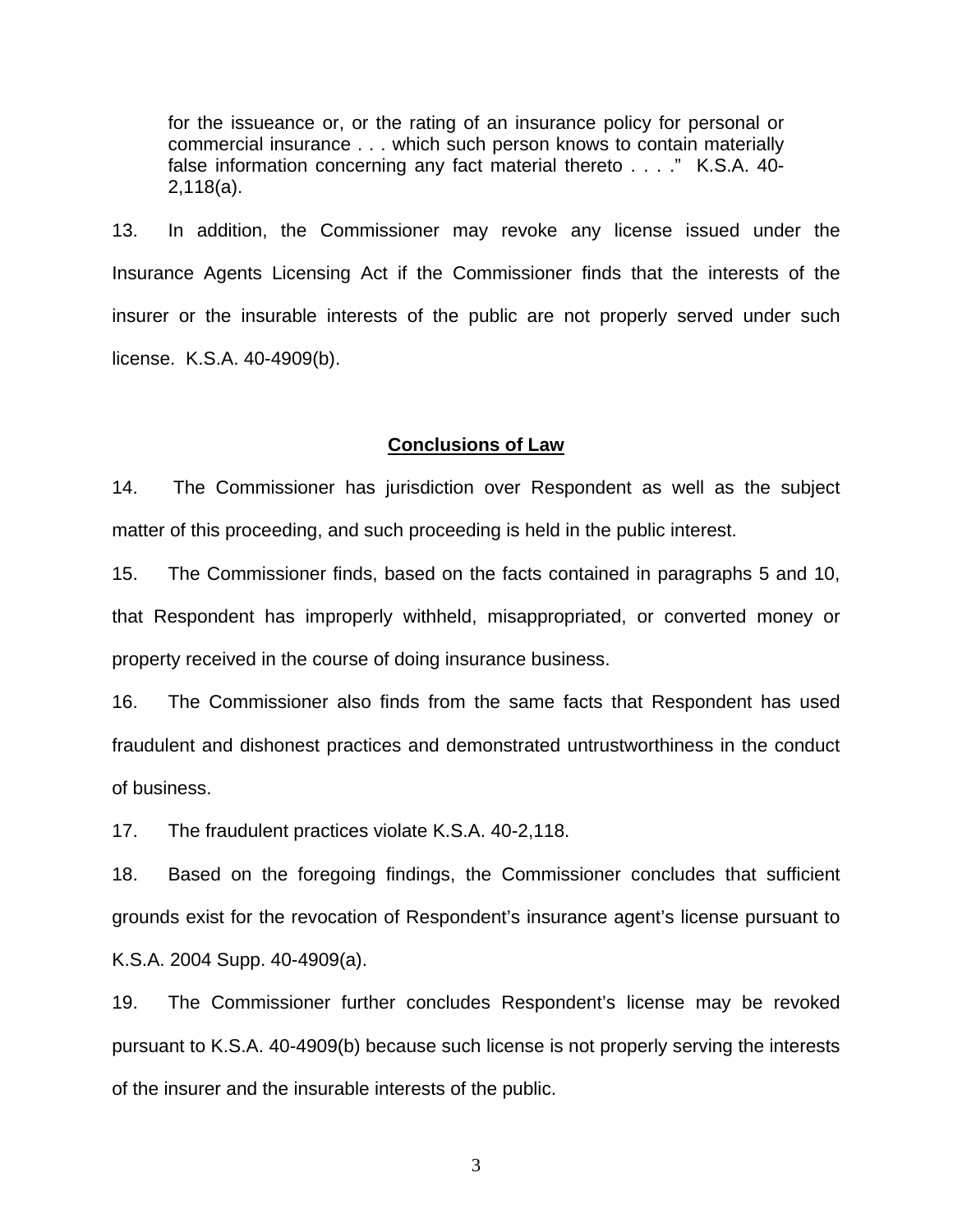20. Based on the facts and circumstances set forth herein, it appears that the use of summary proceedings in this matter is appropriate, in accordance with the provisions set forth in K.S.A. 77-537(a), in that the use of summary proceedings does not violate any provision of the law, the protection of the public interest does not require the KID to give notice and opportunity to participate to persons other than Respondent, and after investigation, KID believes in good faith that the allegations will be supported to the applicable standard of proof.

 **IT IS THEREFORE ORDERED BY THE COMMISSIONER OF INSURANCE THAT** the Kansas resident insurance agent's license of **GABRIEL GONZALEZ** is hereby **REVOKED. It is further ordered,** that **GABRIEL GONZALEZ** shall **CEASE and DESIST** from the sale, solicitation, or negotiation of insurance and/or receiving compensation deriving from the sale, solicitation, or negotiation of insurance conducted on and after the effective date of this order.

## **IT IS SO ORDERED THIS \_\_15th\_\_ DAY OF DECEMBER 2010, IN THE CITY OF TOPEKA, COUNTY OF SHAWNEE, STATE OF KANSAS.**



 \_/s/ Sandy Praeger\_\_\_\_\_\_\_\_\_\_\_\_\_\_\_\_ Sandy Praeger Commissioner of Insurance

/s/ John W. Campbell John W. Campbell General Counsel